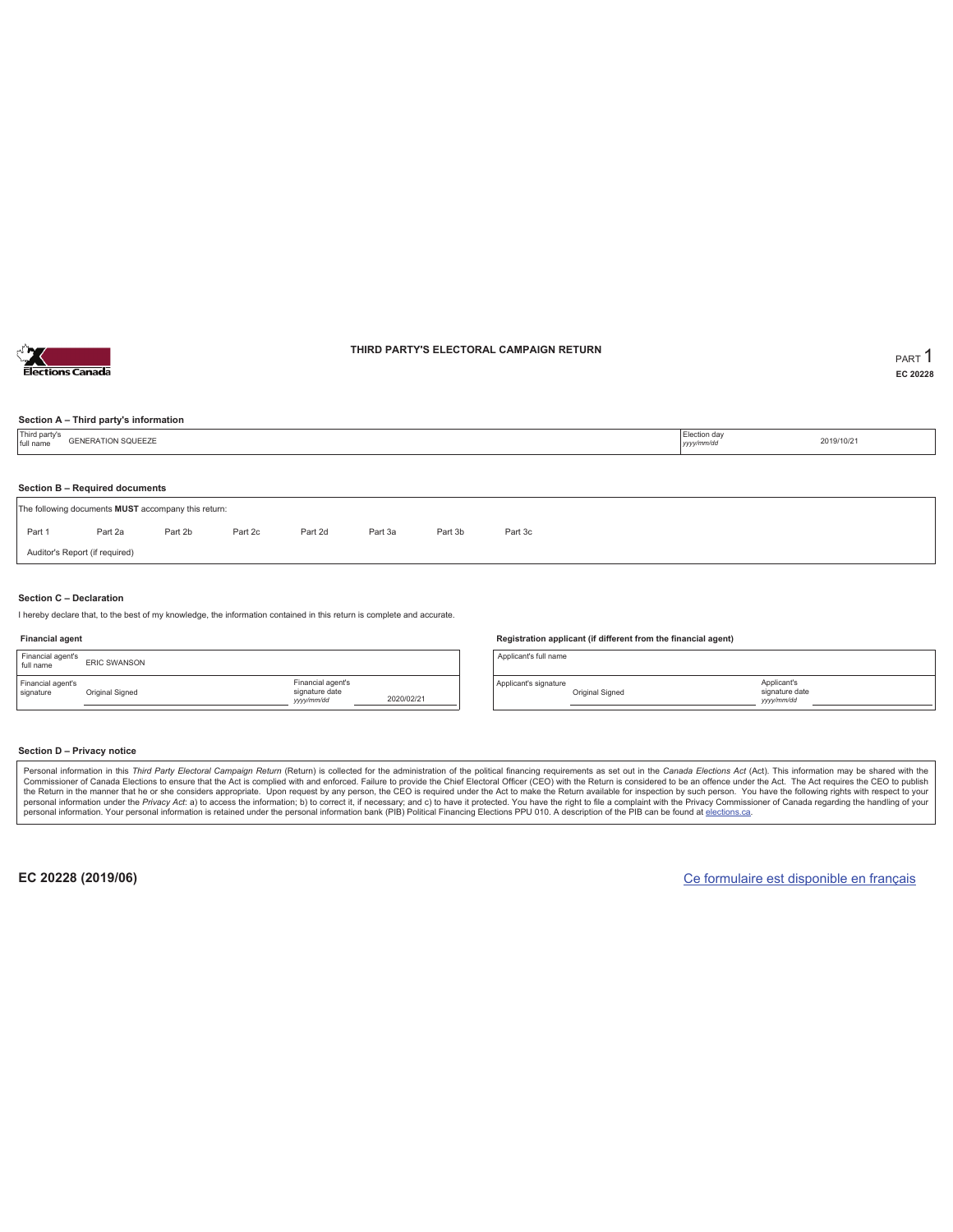

# **THIRD PARTY'S ELECTORAL CAMPAIGN RETURN Statement of monetary contributions received** PART 2a

| No. | Full name | <b>Street</b><br>no. | <b>Street</b> | Apt. | City                                                                              | Prov./<br>Terr. | Postal<br>code | Date<br>received<br>yyyy/mm/dd                         | Individual | Business /<br>Commercial<br>organization | Government | <b>Trade union</b> | Corporation<br>without share<br>capital | Unincorporated<br>organization or<br>association |
|-----|-----------|----------------------|---------------|------|-----------------------------------------------------------------------------------|-----------------|----------------|--------------------------------------------------------|------------|------------------------------------------|------------|--------------------|-----------------------------------------|--------------------------------------------------|
|     |           |                      |               |      |                                                                                   |                 |                |                                                        | \$         | \$                                       | \$         | s                  | \$                                      | \$                                               |
|     | Enovation |                      |               |      | Victoria                                                                          | BC              | <b>V8W1H6</b>  | 2019/09/13                                             |            | 100.00                                   |            |                    |                                         |                                                  |
|     |           |                      |               |      |                                                                                   |                 |                |                                                        |            |                                          |            |                    |                                         |                                                  |
|     |           |                      |               |      |                                                                                   |                 |                |                                                        |            |                                          |            |                    |                                         |                                                  |
|     |           |                      |               |      |                                                                                   |                 |                |                                                        |            |                                          |            |                    |                                         |                                                  |
|     |           |                      |               |      |                                                                                   |                 |                |                                                        |            |                                          |            |                    |                                         |                                                  |
|     |           |                      |               |      |                                                                                   |                 |                |                                                        |            |                                          |            |                    |                                         |                                                  |
|     |           |                      |               |      |                                                                                   |                 |                |                                                        |            |                                          |            |                    |                                         |                                                  |
|     |           |                      |               |      |                                                                                   |                 |                |                                                        |            |                                          |            |                    |                                         |                                                  |
|     |           |                      |               |      |                                                                                   |                 |                |                                                        |            |                                          |            |                    |                                         |                                                  |
|     |           |                      |               |      |                                                                                   |                 |                |                                                        |            |                                          |            |                    |                                         |                                                  |
|     |           |                      |               |      |                                                                                   |                 |                |                                                        |            |                                          |            |                    |                                         |                                                  |
|     |           |                      |               |      |                                                                                   |                 |                |                                                        |            |                                          |            |                    |                                         |                                                  |
|     |           |                      |               |      |                                                                                   |                 |                |                                                        |            |                                          |            |                    |                                         |                                                  |
|     |           |                      |               |      |                                                                                   |                 |                |                                                        |            |                                          |            |                    |                                         |                                                  |
|     |           |                      |               |      |                                                                                   |                 |                | Totals carried forward from previous page \$           | 0.00       | 0.00                                     | 0.00       | 0.00               | 0.00                                    | 0.00                                             |
|     |           |                      |               |      | Total amount of monetary contributions by contributors who gave over \$200 (A)    |                 |                |                                                        | 0.00       | 0.00                                     | 0.00       | 0.00               | 0.00                                    | 0.00                                             |
|     |           |                      |               |      |                                                                                   |                 |                | Number of contributors who gave over \$200             | $\Omega$   |                                          |            | C                  | $\Omega$                                | $\Omega$                                         |
|     |           |                      |               |      | Total amount of monetary contributions by contributors who gave \$200 or less (B) |                 |                |                                                        | 0.00       | 100.00                                   | 0.00       | 0.00               | 0.00                                    | 0.00                                             |
|     |           |                      |               |      |                                                                                   |                 |                | Number of contributors who gave \$200 or less          | $\Omega$   |                                          |            | r                  | $\Omega$                                | $\Omega$                                         |
|     |           |                      |               |      |                                                                                   |                 |                | Total amount of all monetary contributions (A+B)       | 0.00       | 100.00                                   | 0.00       | 0.00               | 0.00                                    | 0.00                                             |
|     |           |                      |               |      |                                                                                   |                 |                | Number of contributors who gave monetary contributions | $\Omega$   |                                          |            | C                  | $\Omega$                                | $\mathbf 0$                                      |

| Third<br>party | 2019/10/2<br>yyyynnnvaa | ∍-<br>agr) |
|----------------|-------------------------|------------|
|----------------|-------------------------|------------|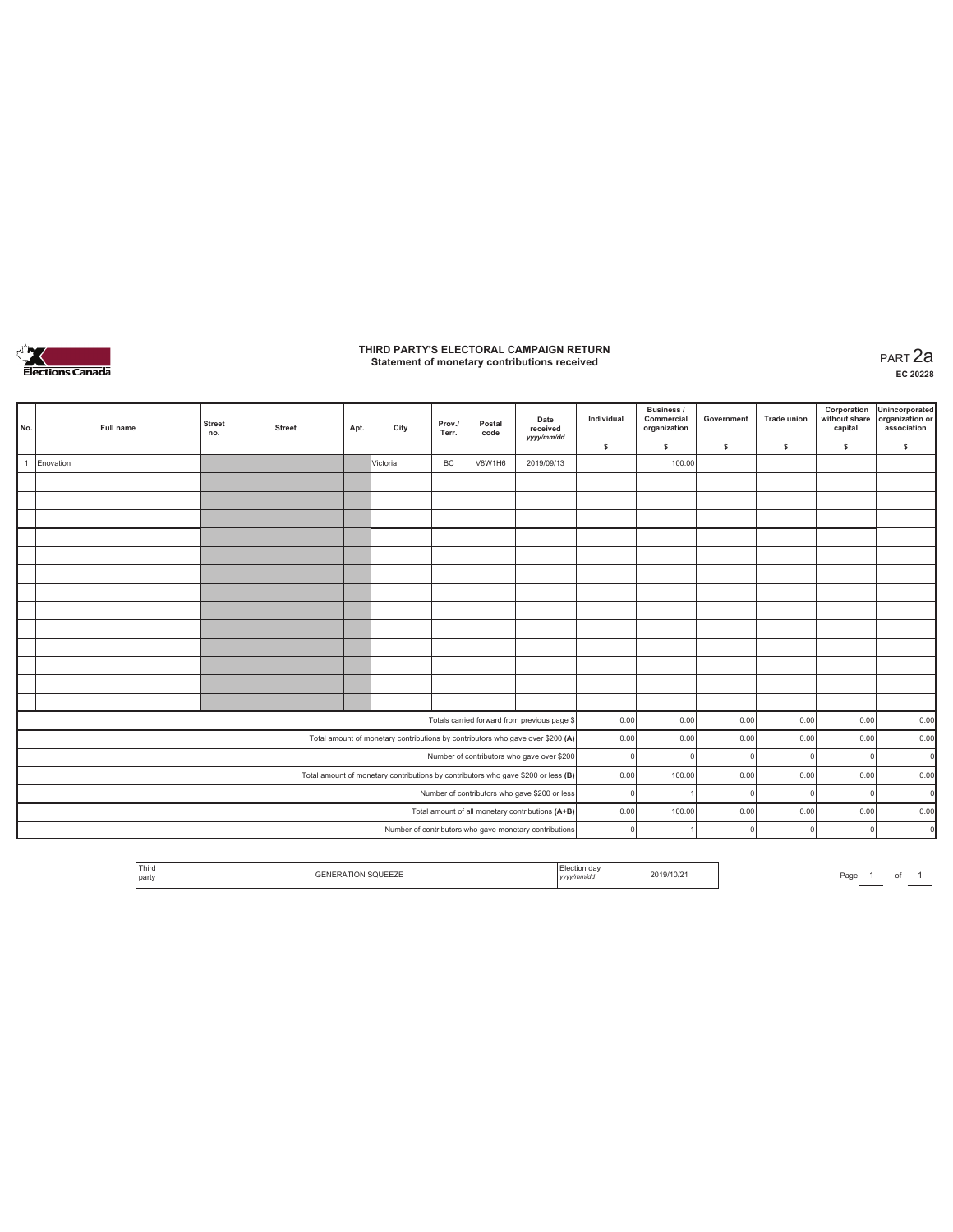

# **THIRD PARTY'S ELECTORAL CAMPAIGN RETURN Statement of non-monetary contributions received** PART 2b

| No.            | Full name                        | <b>Street</b><br>no. | <b>Street</b> | Apt. | City                                                                                  | Prov./<br>Terr. | Postal<br>code | Date<br>received<br>yyyy/mm/dd                       | Individual | Business /<br>Commercial<br>organization | Government   | Trade union   | Corporation<br>without share<br>capital | Unincorporated<br>organization or<br>association |
|----------------|----------------------------------|----------------------|---------------|------|---------------------------------------------------------------------------------------|-----------------|----------------|------------------------------------------------------|------------|------------------------------------------|--------------|---------------|-----------------------------------------|--------------------------------------------------|
|                |                                  |                      |               |      |                                                                                       |                 |                |                                                      | \$         | s                                        | $\mathsf{s}$ | s             | \$                                      | \$                                               |
| $\overline{1}$ | Human Early Learning Partnership |                      |               |      | Vancouver                                                                             | <b>BC</b>       | V6T1Z3         | 2019/09/11                                           |            | 3,675.00                                 |              |               |                                         |                                                  |
| $\overline{2}$ | Enovation                        |                      |               |      | Victoria                                                                              | BC              | V8W1H6         | 2019/09/13                                           |            | 1,650.00                                 |              |               |                                         |                                                  |
|                |                                  |                      |               |      |                                                                                       |                 |                |                                                      |            |                                          |              |               |                                         |                                                  |
|                |                                  |                      |               |      |                                                                                       |                 |                |                                                      |            |                                          |              |               |                                         |                                                  |
|                |                                  |                      |               |      |                                                                                       |                 |                |                                                      |            |                                          |              |               |                                         |                                                  |
|                |                                  |                      |               |      |                                                                                       |                 |                |                                                      |            |                                          |              |               |                                         |                                                  |
|                |                                  |                      |               |      |                                                                                       |                 |                |                                                      |            |                                          |              |               |                                         |                                                  |
|                |                                  |                      |               |      |                                                                                       |                 |                |                                                      |            |                                          |              |               |                                         |                                                  |
|                |                                  |                      |               |      |                                                                                       |                 |                |                                                      |            |                                          |              |               |                                         |                                                  |
|                |                                  |                      |               |      |                                                                                       |                 |                |                                                      |            |                                          |              |               |                                         |                                                  |
|                |                                  |                      |               |      |                                                                                       |                 |                |                                                      |            |                                          |              |               |                                         |                                                  |
|                |                                  |                      |               |      |                                                                                       |                 |                |                                                      |            |                                          |              |               |                                         |                                                  |
|                |                                  |                      |               |      |                                                                                       |                 |                |                                                      |            |                                          |              |               |                                         |                                                  |
|                |                                  |                      |               |      |                                                                                       |                 |                |                                                      |            |                                          |              |               |                                         |                                                  |
|                |                                  |                      |               |      |                                                                                       |                 |                | Totals carried forward from previous page \$         | 0.00       | 0.00                                     | 0.00         | 0.00          | 0.00                                    | 0.00                                             |
|                |                                  |                      |               |      | Total amount of non-monetary contributions by contributors who gave over \$200 (A)    |                 |                |                                                      | 0.00       | 5,325.00                                 | 0.00         | 0.00          | 0.00                                    | 0.00                                             |
|                |                                  |                      |               |      |                                                                                       |                 |                | Number of contributors who gave over \$200           | $\Omega$   |                                          |              | £             | $\circ$                                 | $\mathbf 0$                                      |
|                |                                  |                      |               |      | Total amount of non-monetary contributions by contributors who gave \$200 or less (B) |                 |                |                                                      | 0.00       | 0.00                                     | 0.00         | 0.00          | 0.00                                    | 0.00                                             |
|                |                                  |                      |               |      |                                                                                       |                 |                | Number of contributors who gave \$200 or less        | $\Omega$   |                                          |              | $\mathcal{L}$ | $\circ$                                 | $\mathbf 0$                                      |
|                |                                  |                      |               |      |                                                                                       |                 |                | Total amount of all non-monetary contributions (A+B) | 0.00       | 5,325.00                                 | 0.00         | 0.00          | 0.00                                    | 0.00                                             |
|                |                                  |                      |               |      | Number of contributors who gave non-monetary contributions                            |                 |                |                                                      | $\circ$    | $\overline{2}$                           |              |               | $\Omega$                                | $\circ$                                          |

| Third<br>and the state of the state of<br>the contract of the contract of<br>party | $-1$<br>. <u>.</u> . | . <i>.</i> . | 2019/10/21 | Page | ______ |  |
|------------------------------------------------------------------------------------|----------------------|--------------|------------|------|--------|--|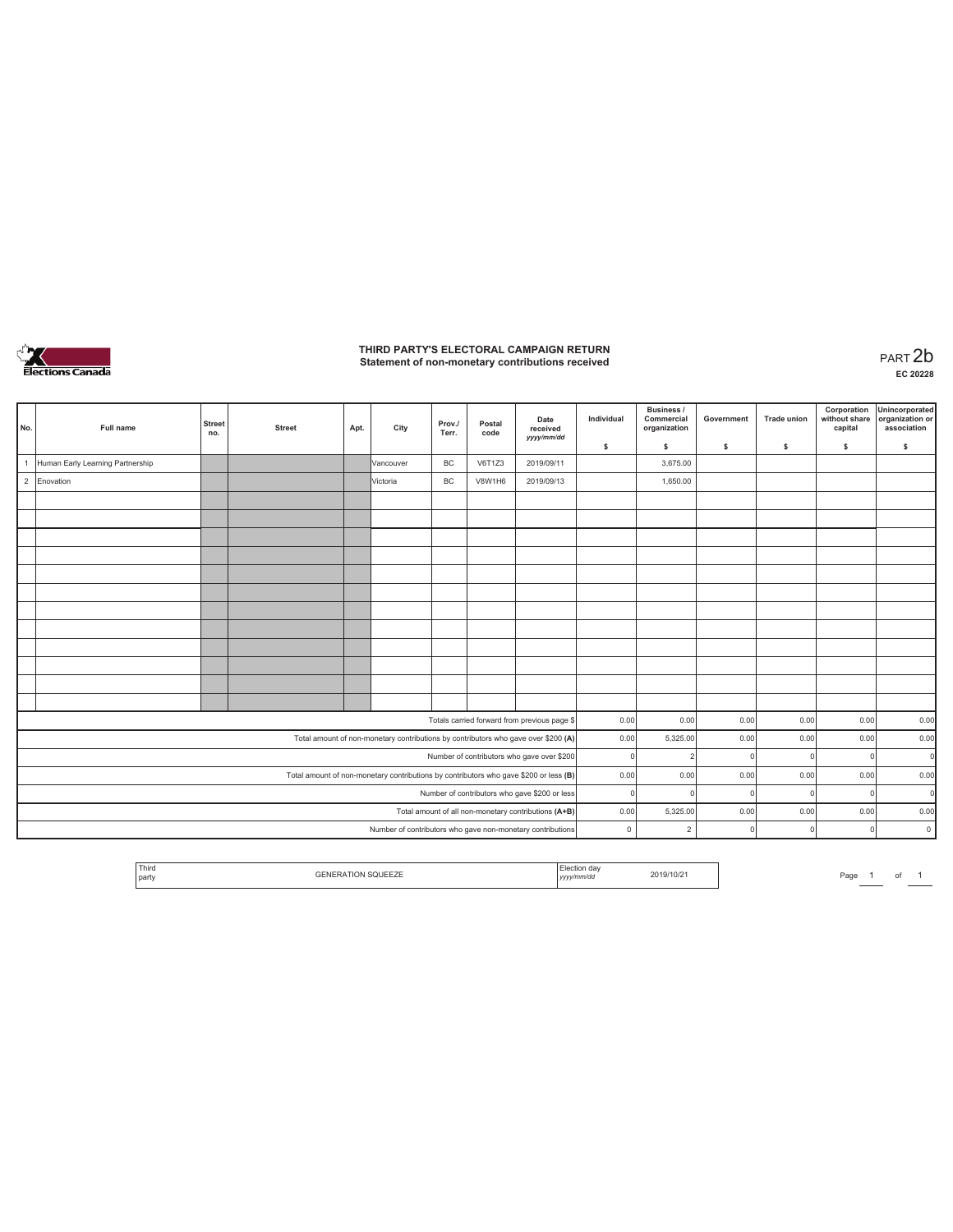

# **THIRD PARTY'S ELECTORAL CAMPAIGN RETURN Statement of operating loans received** PART 2c

**EC 20228**

| No. | Full name | <b>Street</b><br>no. | <b>Street</b> | Apt. | City | Prov./<br>Terr. | Postal<br>code | Date<br>received<br>yyyy/mm/dd                                  | Individual | Business /<br>Commercial<br>organization | Government | <b>Trade union</b> | Corporation<br>without share<br>capital | Unincorporated<br>organization or<br>association |
|-----|-----------|----------------------|---------------|------|------|-----------------|----------------|-----------------------------------------------------------------|------------|------------------------------------------|------------|--------------------|-----------------------------------------|--------------------------------------------------|
|     |           |                      |               |      |      |                 |                |                                                                 | \$         | \$                                       | s          | s                  | \$                                      | $\mathbb S$                                      |
|     |           |                      |               |      |      |                 |                |                                                                 |            |                                          |            |                    |                                         |                                                  |
|     |           |                      |               |      |      |                 |                |                                                                 |            |                                          |            |                    |                                         |                                                  |
|     |           |                      |               |      |      |                 |                |                                                                 |            |                                          |            |                    |                                         |                                                  |
|     |           |                      |               |      |      |                 |                |                                                                 |            |                                          |            |                    |                                         |                                                  |
|     |           |                      |               |      |      |                 |                |                                                                 |            |                                          |            |                    |                                         |                                                  |
|     |           |                      |               |      |      |                 |                |                                                                 |            |                                          |            |                    |                                         |                                                  |
|     |           |                      |               |      |      |                 |                |                                                                 |            |                                          |            |                    |                                         |                                                  |
|     |           |                      |               |      |      |                 |                |                                                                 |            |                                          |            |                    |                                         |                                                  |
|     |           |                      |               |      |      |                 |                |                                                                 |            |                                          |            |                    |                                         |                                                  |
|     |           |                      |               |      |      |                 |                |                                                                 |            |                                          |            |                    |                                         |                                                  |
|     |           |                      |               |      |      |                 |                |                                                                 |            |                                          |            |                    |                                         |                                                  |
|     |           |                      |               |      |      |                 |                |                                                                 |            |                                          |            |                    |                                         |                                                  |
|     |           |                      |               |      |      |                 |                |                                                                 |            |                                          |            |                    |                                         |                                                  |
|     |           |                      |               |      |      |                 |                |                                                                 |            |                                          |            |                    |                                         |                                                  |
|     |           |                      |               |      |      |                 |                | Totals carried forward from previous page \$                    | 0.00       | 0.00                                     | 0.00       | 0.00               | 0.00                                    | 0.00                                             |
|     |           |                      |               |      |      |                 |                | Total amount of loans by lenders who provided over \$200 (A)    | 0.00       | 0.00                                     | 0.00       | 0.00               | 0.00                                    | 0.00                                             |
|     |           |                      |               |      |      |                 |                | Number of lenders who provided over \$200                       | $\Omega$   | $\Omega$                                 |            | $\Omega$           | 0                                       | $\Omega$                                         |
|     |           |                      |               |      |      |                 |                | Total amount of loans by lenders who provided \$200 or less (B) | 0.00       | 0.00                                     | 0.00       | 0.00               | 0.00                                    | 0.00                                             |
|     |           |                      |               |      |      |                 |                | Number of lenders who provided \$200 or less                    | $\Omega$   | $\Omega$                                 |            |                    | $\Omega$                                | $\Omega$                                         |
|     |           |                      |               |      |      |                 |                | Total amount of all loans (A+B)                                 | 0.00       | 0.00                                     | 0.00       | 0.00               | 0.00                                    | 0.00                                             |
|     |           |                      |               |      |      |                 |                | Number of all lenders who provided loans                        | $\Omega$   | 0                                        |            |                    | $\circ$                                 | $\Omega$                                         |

Page  $1$  of  $1$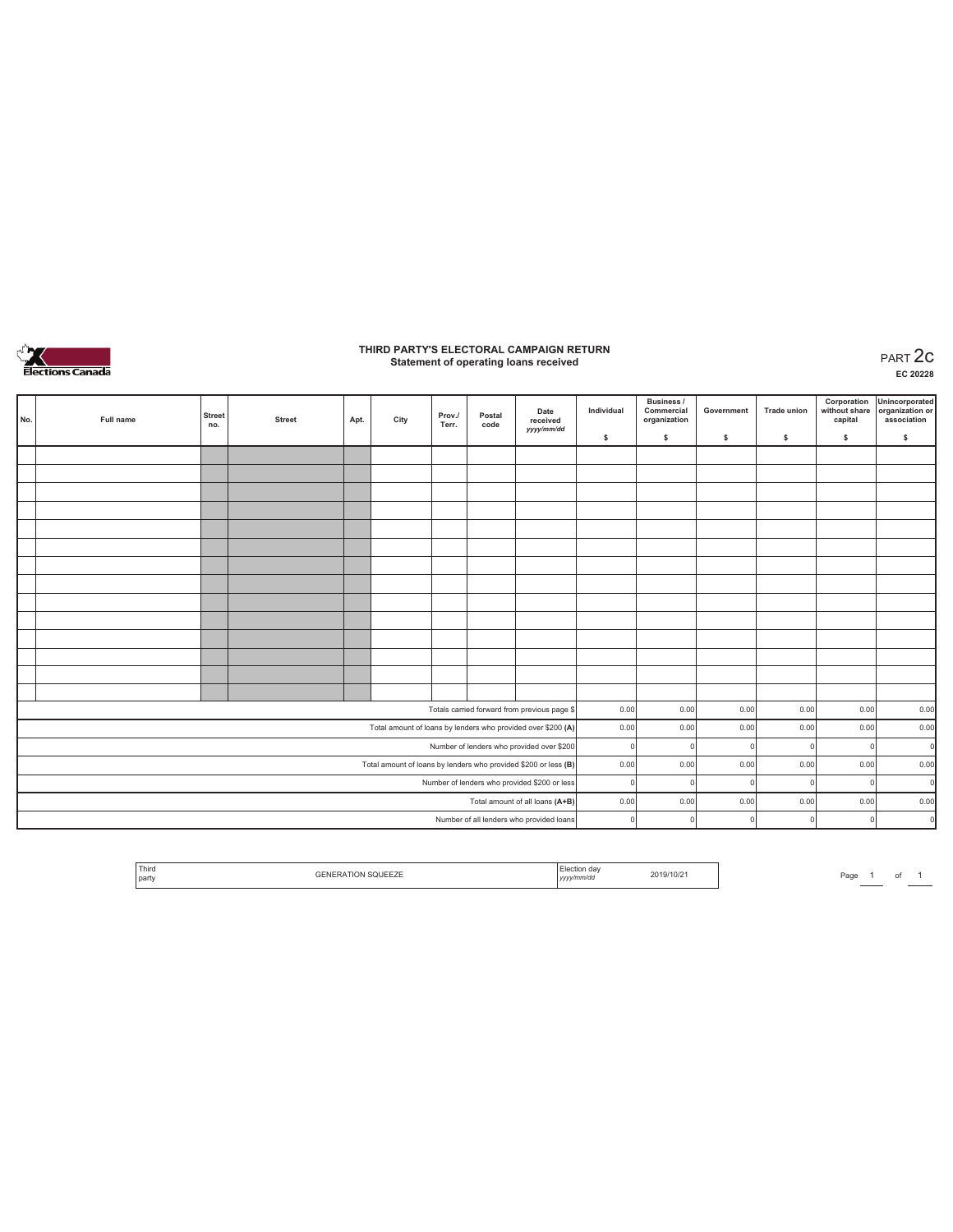

### **THIRD PARTY'S ELECTORAL CAMPAIGN RETURN Summary of inflows** PART 2d

| No.   | Type of contributor / lender                 | Monetary<br>contributions<br>(Part 2a) | Non-monetary<br>contributions<br>(Part 2b) | Loans<br>(Part 2c) | Total     | Number of<br>contributors and<br>lenders |
|-------|----------------------------------------------|----------------------------------------|--------------------------------------------|--------------------|-----------|------------------------------------------|
|       |                                              | \$                                     | s                                          | \$                 | \$        |                                          |
| 1.    | Individuals                                  | 0.00                                   | 0.00                                       | 0.00               | 0.00      |                                          |
| 2.    | Businesses / Commercial organizations        | 100.00                                 | 5,325.00                                   | 0.00               | 5,425.00  |                                          |
| 3.    | Governments                                  | 0.00                                   | 0.00                                       | 0.00               | 0.00      |                                          |
| 4.    | Trade unions                                 | 0.00                                   | 0.00                                       | 0.00               | 0.00      |                                          |
| 5.    | Corporations without share capital           | 0.00                                   | 0.00                                       | 0.00               | 0.00      |                                          |
| 6.    | Unincorporated organizations or associations | 0.00                                   | 0.00                                       | 0.00               | 0.00      |                                          |
| 7.    | Total (items 1 to 6)                         | 100.00                                 | 5,325.00                                   | 0.00               | 5,425.00  |                                          |
| Total |                                              |                                        |                                            |                    |           |                                          |
| 8.    | Amount of third party's resources used       |                                        |                                            |                    | 11,996.45 |                                          |
| 9.    | Grand total (items 7 and 8)                  |                                        |                                            | 0.00               | 17,421.45 | з                                        |

| <sup>1</sup> Third<br>. | <b>GENERATION SQUEEZE</b> | Election dav | 2019/10/21 |
|-------------------------|---------------------------|--------------|------------|
| party                   |                           | yyyy/mm/dd   |            |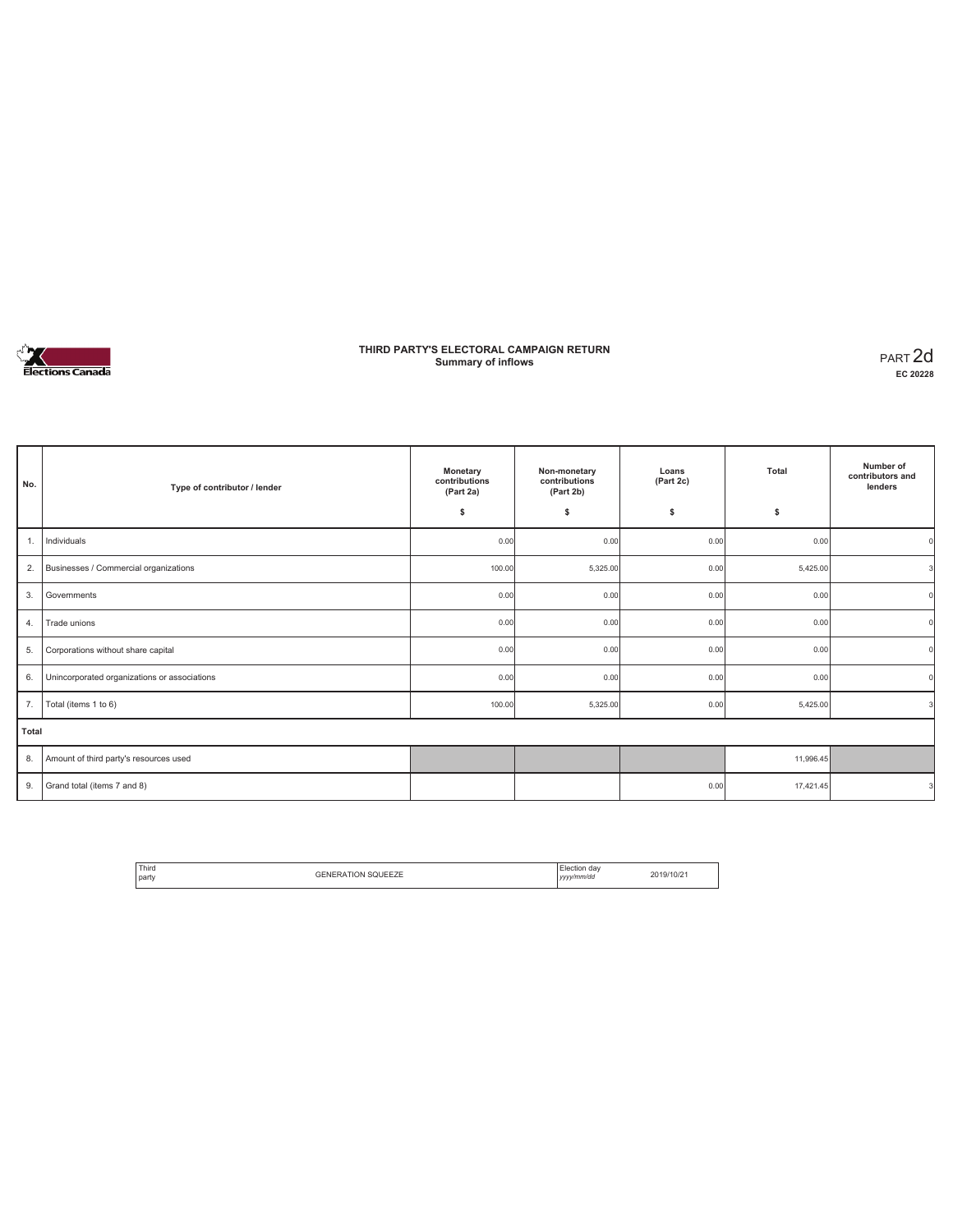

#### **THIRD PARTY'S ELECTORAL CAMPAIGN RETURN Statement of expenses incurred for regulated activities that take place during the pre-election period**  *(Only applicable to a fixed-date general election)*

PART 3a **EC 20228**

For a list of expense types, expense categories and expense subcategories, refer to Annex II in the Instructions.

| No.      | Date<br>incurred<br>yyyy/mm/dd | ED Code<br>(if applicable) | Supplier | <b>Expense type</b> | <b>Expense</b><br>category | Expense<br>subcategory | Starting date<br>of activity,<br>advertisement<br>or survey<br>yyyy/mm/dd | Ending date<br>of activity,<br>advertisement<br>or survey<br>yyyy/mm/dd | Place of activity or<br>advertisement        | <b>Expense amount</b><br>\$ |
|----------|--------------------------------|----------------------------|----------|---------------------|----------------------------|------------------------|---------------------------------------------------------------------------|-------------------------------------------------------------------------|----------------------------------------------|-----------------------------|
|          |                                |                            |          |                     |                            |                        |                                                                           |                                                                         |                                              |                             |
|          |                                |                            |          |                     |                            |                        |                                                                           |                                                                         |                                              |                             |
|          |                                |                            |          |                     |                            |                        |                                                                           |                                                                         |                                              |                             |
|          |                                |                            |          |                     |                            |                        |                                                                           |                                                                         |                                              |                             |
|          |                                |                            |          |                     |                            |                        |                                                                           |                                                                         |                                              |                             |
|          |                                |                            |          |                     |                            |                        |                                                                           |                                                                         |                                              |                             |
|          |                                |                            |          |                     |                            |                        |                                                                           |                                                                         |                                              |                             |
|          |                                |                            |          |                     |                            |                        |                                                                           |                                                                         |                                              |                             |
|          |                                |                            |          |                     |                            |                        |                                                                           |                                                                         |                                              |                             |
|          |                                |                            |          |                     |                            |                        |                                                                           |                                                                         |                                              |                             |
|          |                                |                            |          |                     |                            |                        |                                                                           |                                                                         |                                              |                             |
|          |                                |                            |          |                     |                            |                        |                                                                           |                                                                         |                                              |                             |
|          |                                |                            |          |                     |                            |                        |                                                                           |                                                                         |                                              |                             |
|          |                                |                            |          |                     |                            |                        |                                                                           |                                                                         |                                              |                             |
|          |                                |                            |          |                     |                            |                        |                                                                           |                                                                         |                                              |                             |
|          |                                |                            |          |                     |                            |                        |                                                                           |                                                                         |                                              |                             |
|          |                                |                            |          |                     |                            |                        |                                                                           |                                                                         |                                              |                             |
|          |                                |                            |          |                     |                            |                        |                                                                           |                                                                         | Totals carried forward from previous page \$ | 0.00                        |
| Total \$ |                                |                            |          |                     |                            |                        |                                                                           |                                                                         | 0.00                                         |                             |

| ' Third<br>party | $111 -$<br>$-111$<br>しடட∠ட | ı dav<br>v/mm/do<br>,,,, | 2019/10/2<br>-- . - - . - . |
|------------------|----------------------------|--------------------------|-----------------------------|
|                  |                            |                          |                             |

Page  $1$  of  $1$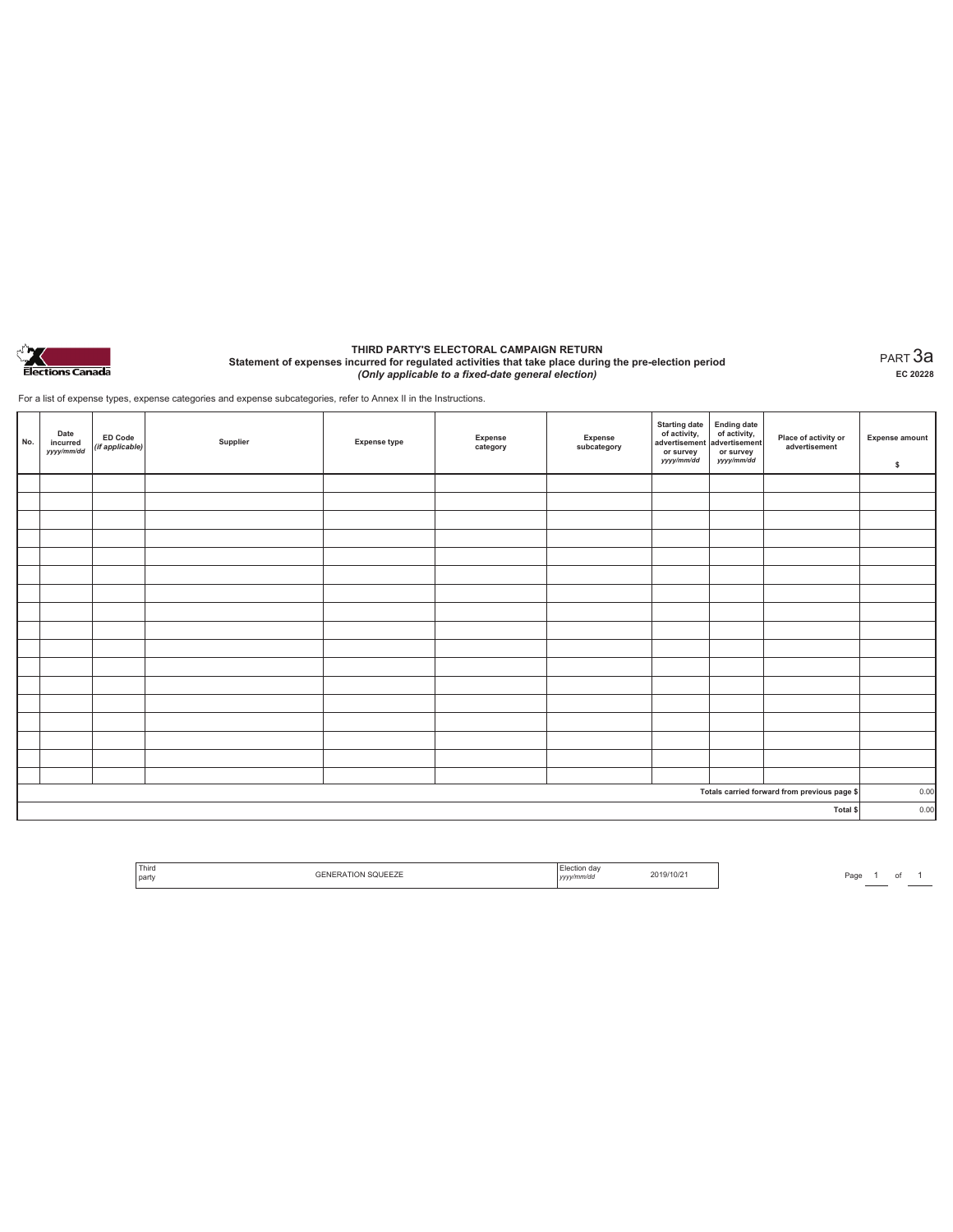

# **THIRD PARTY'S ELECTORAL CAMPAIGN RETURN Statement of expenses incurred for regulated activities that take place during the election period** PART 3b

**EC 20228**

For a list of expense types, expense categories and expense subcategories, refer to Annex II in the Instructions.

| No.            | Date<br>incurred<br>yyyy/mm/dd | <b>ED Code</b><br>(if applicable) | Supplier                                         | <b>Expense type</b>  | Expense<br>category | Expense<br>subcategory       | <b>Starting date</b><br>of activity,<br>advertisemen<br>or survey<br>yyyy/mm/dd | <b>Ending date</b><br>of activity,<br>advertisement<br>or survey<br>yyyy/mm/dd | Place of activity or<br>advertisement        | <b>Expense amount</b><br>\$ |
|----------------|--------------------------------|-----------------------------------|--------------------------------------------------|----------------------|---------------------|------------------------------|---------------------------------------------------------------------------------|--------------------------------------------------------------------------------|----------------------------------------------|-----------------------------|
|                | 2019/09/11                     |                                   | Geek Design                                      | Election advertising | Advertising         | Design & development         | 2019/09/11                                                                      | 2019/10/20                                                                     | National                                     | 892.50                      |
| $\overline{c}$ | 2019/10/16                     |                                   | Geek Design                                      | Election advertising | Advertising         | Design & development         | 2019/09/11                                                                      | 2019/10/20                                                                     | National                                     | 892.50                      |
| 3              | 2019/10/16                     |                                   | Geek Design                                      | Election advertising | Advertising         | Design & development         | 2019/09/11                                                                      | 2019/10/20                                                                     | National                                     | 525.00                      |
| $\overline{4}$ | 2019/10/25                     |                                   | Geek Design                                      | Election advertising | Advertising         | Design & development         | 2019/09/11                                                                      | 2019/10/20                                                                     | National                                     | 420.00                      |
| 5              | 2019/09/30                     |                                   | Sutton Eaves (Consulting)                        | Election advertising | Advertising         | Design & development         | 2019/09/11                                                                      | 2019/10/20                                                                     | National                                     | 392.70                      |
| 6              | 2019/11/15                     |                                   | Sutton Eaves (Consulting)                        | Election advertising | Advertising         | Design & development         | 2019/10/01                                                                      | 2019/10/20                                                                     | National                                     | 714.00                      |
|                | 2019/09/30                     |                                   | Dave Hibbs (Consulting)                          | Election advertising | Advertising         | Design & development + socia | 2019/09/11                                                                      | 2019/09/30                                                                     | National                                     | 805.23                      |
| 8              | 2019/11/08                     |                                   | Dave Hibbs (Consulting)                          | Election advertising | Advertising         | Design & development + socia | 2019/10/01                                                                      | 2019/10/20                                                                     | National                                     | 1,050.30                    |
| 9              | 2019/10/02                     |                                   | Eric Swanson (Consulting)                        | Election advertising | Advertising         | Design & development         | 2019/09/11                                                                      | 2019/09/30                                                                     | National                                     | 36.75                       |
| 10             | 2019/10/08                     |                                   | Shutlerstock                                     | Election advertising | Advertising         | Design & development         | 2019/10/08                                                                      | 2019/10/20                                                                     | National                                     | 39.45                       |
| 11             | 2019/10/07                     |                                   | Shutlerstock                                     | Election advertising | Advertising         | Design & development         | 2019/10/07                                                                      | 2019/10/20                                                                     | National                                     | 214.87                      |
| 12             | 2019/09/13                     |                                   | Enovation                                        | Election advertising | Advertising         | Design & development + socia | 2019/09/11                                                                      | 2019/10/20                                                                     | National                                     | 2,205.00                    |
| 13             | 2019/09/13                     |                                   | Geek Design (via Human Early Learning Partnershi | Election advertising | Advertising         | Production                   | 2019/09/11                                                                      | 2019/10/20                                                                     | National                                     | 3,675.00                    |
| 14             | 2019/09/22                     |                                   | Facebook                                         | Election advertising | Advertising         | Placement costs              | 2019/09/11                                                                      | 2019/09/22                                                                     | National                                     | 900.00                      |
| 15             | 2019/09/30                     |                                   | Facebook                                         | Election advertising | Advertising         | Placement costs              | 2019/09/22                                                                      | 2019/09/29                                                                     | National                                     | 900.00                      |
| 16             | 2019/09/30                     |                                   | Facebook                                         | Election advertising | Advertising         | Placement costs              | 2019/09/29                                                                      | 2019/09/29                                                                     | National                                     | 71.70                       |
|                |                                |                                   |                                                  |                      |                     |                              |                                                                                 |                                                                                |                                              |                             |
|                |                                |                                   |                                                  |                      |                     |                              |                                                                                 |                                                                                | Totals carried forward from previous page \$ | 0.00                        |
|                |                                |                                   |                                                  |                      |                     |                              |                                                                                 |                                                                                | Total \$                                     | 13,735.00                   |

| <sup>1</sup> Third<br><b>GENERATION SQUEEZE</b><br>l party | lection dav:<br>.<br>vyy/mm/dd<br>,,,, | 2019/10/21 |
|------------------------------------------------------------|----------------------------------------|------------|
|------------------------------------------------------------|----------------------------------------|------------|

Page  $1$  of  $2$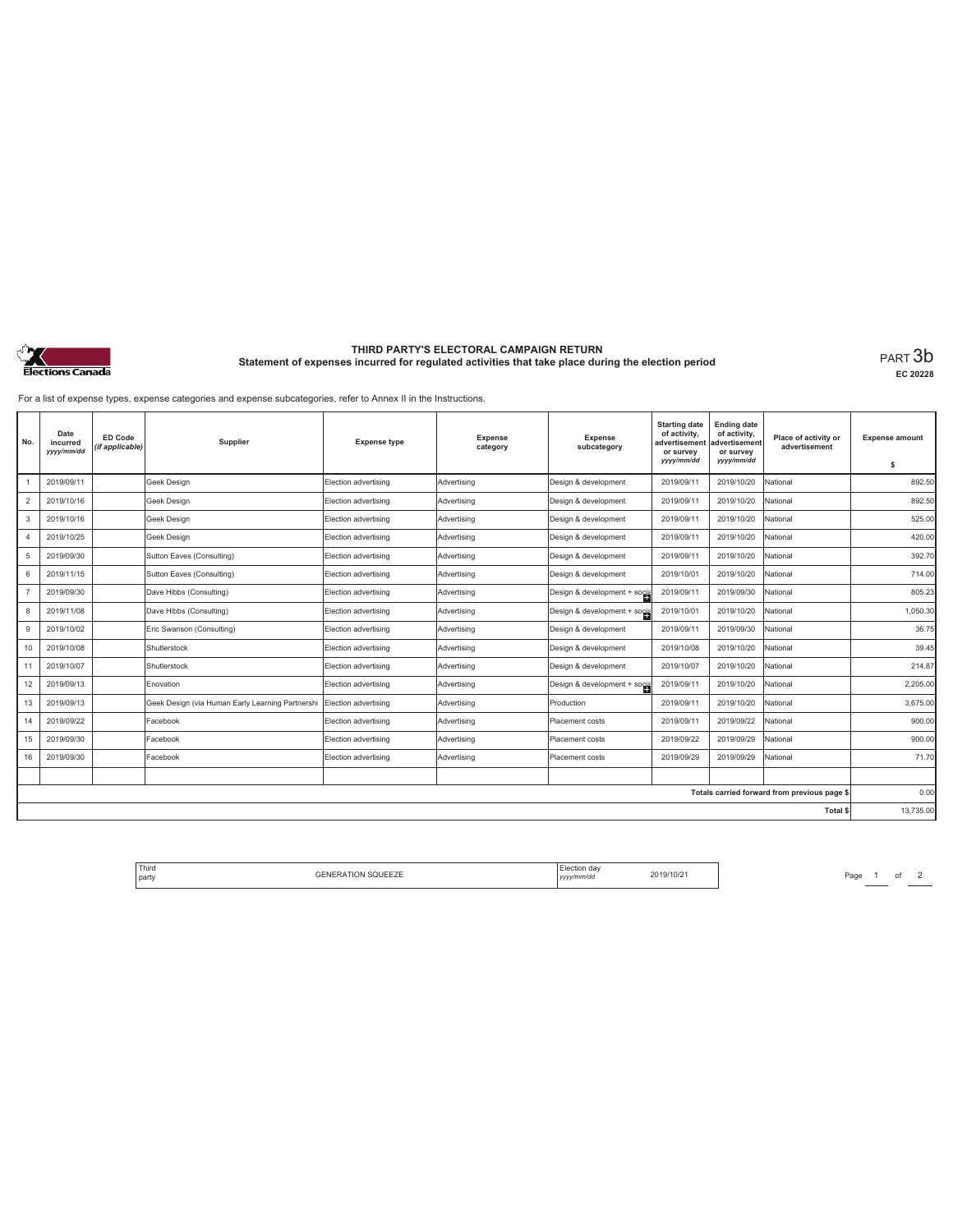

# **THIRD PARTY'S ELECTORAL CAMPAIGN RETURN Statement of expenses incurred for regulated activities that take place during the election period** PART 3b

**EC 20228**

For a list of expense types, expense categories and expense subcategories, refer to Annex II in the Instructions.

| No. | Date<br>incurred<br>yyyy/mm/dd | <b>ED Code</b><br>(if applicable) | Supplier | <b>Expense type</b>  | Expense<br>category | <b>Expense</b><br>subcategory | <b>Starting date</b><br>of activity,<br>advertisement<br>or survey<br>yyyy/mm/dd | <b>Ending date</b><br>of activity,<br>advertisement<br>or survey<br>yyyy/mm/dd | Place of activity or<br>advertisement        | <b>Expense amount</b><br>\$ |
|-----|--------------------------------|-----------------------------------|----------|----------------------|---------------------|-------------------------------|----------------------------------------------------------------------------------|--------------------------------------------------------------------------------|----------------------------------------------|-----------------------------|
| 17  | 2019/10/11                     |                                   | Facebook | Election advertising | Advertising         | Placement costs               | 2019/09/29                                                                       | 2019/10/11                                                                     | National                                     | 1,108.00                    |
| 18  | 2019/10/17                     |                                   | Facebook | Election advertising | Advertising         | Placement costs               | 2019/10/10                                                                       | 2019/10/17                                                                     | National                                     | 1,108.00                    |
| 19  | 2019/10/20                     |                                   | Facebook | Election advertising | Advertising         | Placement costs               | 2019/10/17                                                                       | 2019/10/19                                                                     | National                                     | 1,108.19                    |
| 20  | 2019/10/31                     |                                   | Facebook | Election advertising | Advertising         | Placement costs               | 2019/10/19                                                                       | 2019/10/20                                                                     | National                                     | 362.26                      |
|     |                                |                                   |          |                      |                     |                               |                                                                                  |                                                                                |                                              |                             |
|     |                                |                                   |          |                      |                     |                               |                                                                                  |                                                                                |                                              |                             |
|     |                                |                                   |          |                      |                     |                               |                                                                                  |                                                                                |                                              |                             |
|     |                                |                                   |          |                      |                     |                               |                                                                                  |                                                                                |                                              |                             |
|     |                                |                                   |          |                      |                     |                               |                                                                                  |                                                                                |                                              |                             |
|     |                                |                                   |          |                      |                     |                               |                                                                                  |                                                                                |                                              |                             |
|     |                                |                                   |          |                      |                     |                               |                                                                                  |                                                                                |                                              |                             |
|     |                                |                                   |          |                      |                     |                               |                                                                                  |                                                                                |                                              |                             |
|     |                                |                                   |          |                      |                     |                               |                                                                                  |                                                                                |                                              |                             |
|     |                                |                                   |          |                      |                     |                               |                                                                                  |                                                                                |                                              |                             |
|     |                                |                                   |          |                      |                     |                               |                                                                                  |                                                                                |                                              |                             |
|     |                                |                                   |          |                      |                     |                               |                                                                                  |                                                                                |                                              |                             |
|     |                                |                                   |          |                      |                     |                               |                                                                                  |                                                                                |                                              |                             |
|     |                                |                                   |          |                      |                     |                               |                                                                                  |                                                                                | Totals carried forward from previous page \$ | 13,735.00                   |
|     |                                |                                   |          |                      |                     |                               |                                                                                  |                                                                                | Total \$                                     | 17,421.45                   |

| <sup>1</sup> Third<br>party | da<br>.<br>v/mm/d | 2019/10/2 |
|-----------------------------|-------------------|-----------|
|-----------------------------|-------------------|-----------|

 $\begin{array}{|c|c|c|c|}\hline \text{Page} & 2 & \text{of} & 2 \\\hline \hline \end{array}$